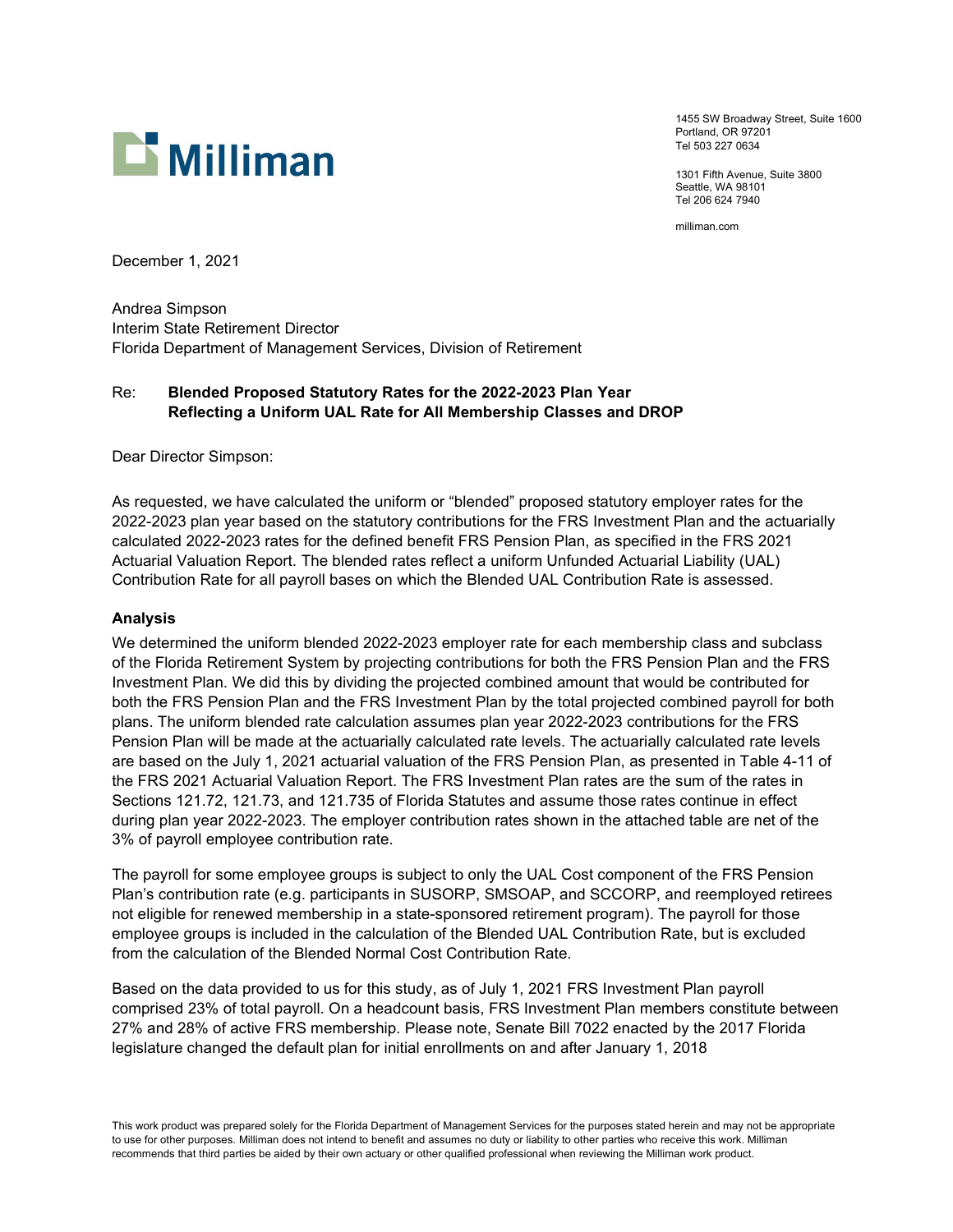

Andrea Simpson Division of Retirement December 1, 2021 Page 2

from the FRS Pension Plan to the FRS Investment Plan for all membership classes other than Special Risk. As a result of the enactment, new entrants who would have defaulted into the FRS Pension Plan under prior statute will now default into the FRS Investment Plan in the absence of an active election. The actual levels of participation in the FRS Pension Plan and the FRS Investment Plan as of July 1, 2021 reflect that Investment Plan payroll comprises an increased percentage of total payroll than it did one year ago.

### Results

Table I shows the results of our study based on actual levels of participation in the FRS Pension Plan and the FRS Investment Plan as of July 1, 2021, projected to plan year 2022-2023 using the long-term payroll growth assumption of 3.25%.

Section A of the table includes the Normal Cost Rates developed in the July 1, 2021 funding actuarial valuation of the FRS Pension Plan. Section A does not include the UAL Cost. UAL Cost Rates are applied to a larger total payroll than the Normal Cost Rates and are developed in a later section. Section A, line 3 shows the total employer Normal Cost of the FRS Pension Plan as the product of Normal Cost Rates and projected Normal Cost payroll.

Similarly, Section B calculates the total employer cost of the FRS Investment Plan as the product of applicable employer contribution rates in effect since July 1, 2019 and the projected FRS Investment Plan payroll.

Section C of the table shows the sum of the FRS Pension Plan employer Normal Cost and FRS Investment Plan employer cost as dollars and as a percentage of total projected combined payroll (FRS Pension Plan projected Normal Cost payroll plus FRS Investment Plan projected payroll).

Section D of the table shows the UAL Cost as of July 1, 2021 of the FRS Pension Plan, as shown in Table 4-11 of the FRS 2021 Actuarial Valuation Report.

Section E shows the projected payroll of the FRS Investment Plan. There is no UAL Cost attributable to the FRS Investment Plan.

Section F calculates the "Blended" UAL Cost as dollars and as a percentage of total payroll (FRS Pension Plan projected UAL payroll plus FRS Investment Plan projected payroll).

Section G shows the Total "Blended" Contribution Rates as the sum of the "Blended" Normal Cost Contribution Rates from Line (C3) and the "Blended" UAL Contribution Rates from Line (F3). The employers of employee groups subject to only the UAL Contribution Rate would contribute the "Blended" UAL Contribution Rates shown in Line (G2) of the table on applicable payroll. The Total "Blended" Contribution Rates shown in Line (G3) of the table will be applied to all other payroll subject to employer contributions.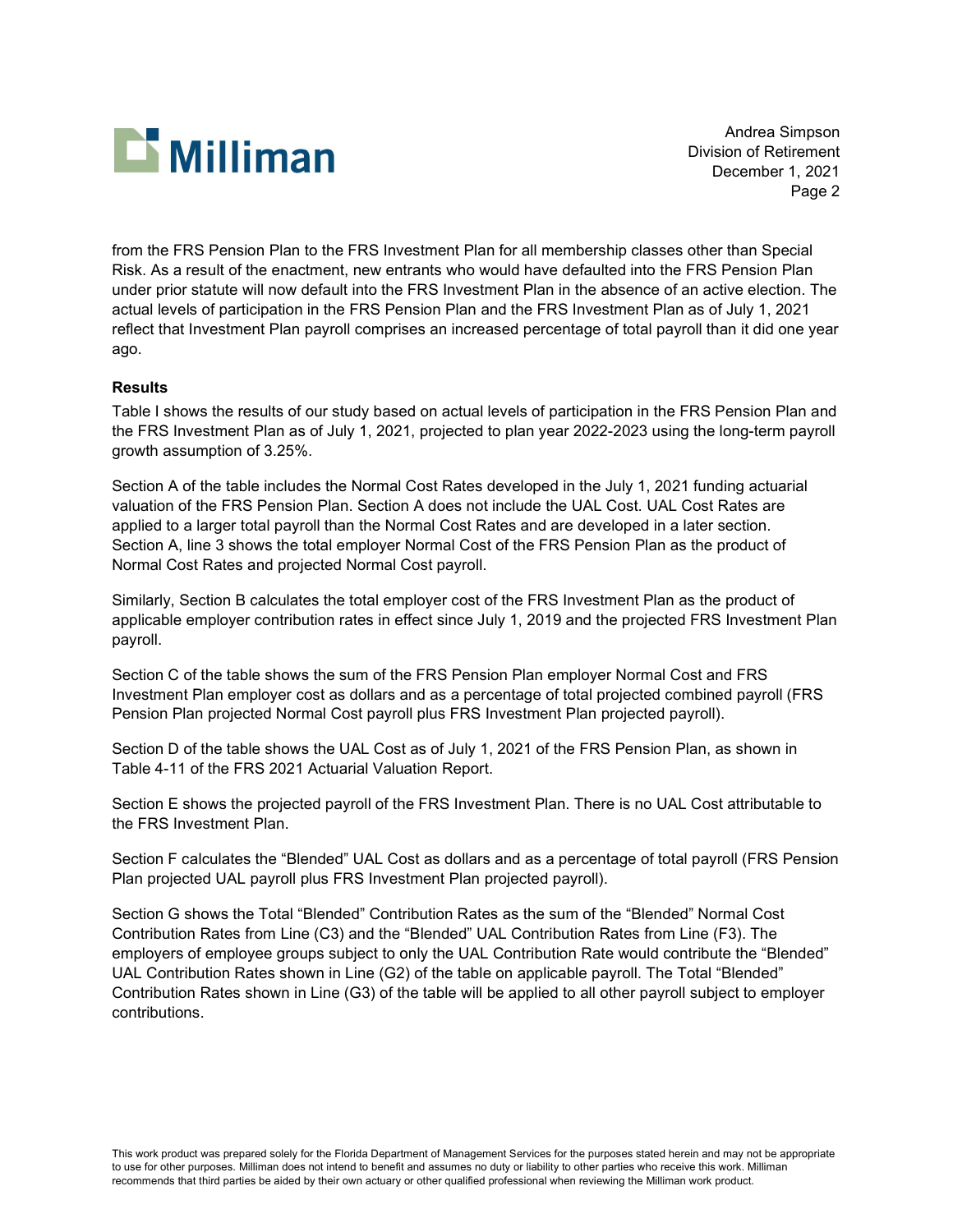

Andrea Simpson Division of Retirement December 1, 2021 Page 3

The contribution rates shown in Table I exclude the 0.06% contribution rate for FRS Investment Plan administration and education (applied to all classes except DROP) and the 1.66% contribution rate for the Florida Retiree Health Insurance Subsidy (HIS) program, which apply across the board to the FRS Pension Plan and the FRS Investment Plan.

The calculations are based on census and payroll data provided to us by the Florida Department of Management Services, Division of Retirement for the July 1, 2021 actuarial valuation. We have not audited or verified this data and other information. If the underlying data or information is inaccurate or incomplete, the results of our analysis may likewise be inaccurate or incomplete. These calculations are based on the Individual Entry Age actuarial cost allocation method, as described in the FRS 2021 Actuarial Valuation Report for use in developing 2022-2023 actuarially calculated contribution rates for the FRS Pension Plan.

## **Certification**

We performed a limited review of the data used directly in our analysis for reasonableness and consistency and have not found material defects in the data. If there are material defects in the data, it is possible that they would be uncovered by a detailed, systematic review and comparison of the data to search for data values that are questionable or for relationships that are materially inconsistent. Such a review was beyond the scope of our assignment.

Except where otherwise noted in this letter, this analysis is based on the FRS Pension Plan provisions, actuarial methods and actuarial assumptions as summarized in the FRS 2021 Actuarial Valuation Report published on December 1, 2021. Further, the data used in these calculations were based on FRS Pension Plan data as summarized in the FRS 2021 Actuarial Valuation Report and FRS Investment Plan census data as of July 1, 2021 as provided to us by the Florida Department of Management Services, Division of Retirement. The results of our study depend on future experience conforming to those actuarial assumptions discussed earlier in this letter. Future actuarial measurements may differ significantly from the current measurements presented in this analysis due to many factors, including: plan experience differing from that anticipated by the economic or demographic assumptions; changes in economic or demographic assumptions; increases or decreases expected as part of the natural operation of the methodology used for these measurements (such as the end of an amortization period) and changes in plan provisions or applicable law. Due to the limited scope of our assignment, we did not perform an analysis of the potential range of future measurements.

Milliman's work product was prepared exclusively for the internal business use of Florida Department of Management Services, Division of Retirement. It is a complex technical analysis that assumes a high level of knowledge concerning the Florida Retirement System's operations, and uses Division data, which Milliman has not audited. To the extent that Milliman's work is not subject to disclosure under applicable public record laws, Milliman's worked may not be provided to third parties without Milliman's prior written consent. Milliman does not intend to benefit or create a legal duty to any third party recipient of its work product. Milliman's consent to release its work product to any third party may be conditioned on the third party signing a Release, subject to the following exceptions:

(a) The Florida Department of Management Services, Division of Retirement may provide a copy of Milliman's work, in its entirety, to the System's professional service advisors who are subject to a duty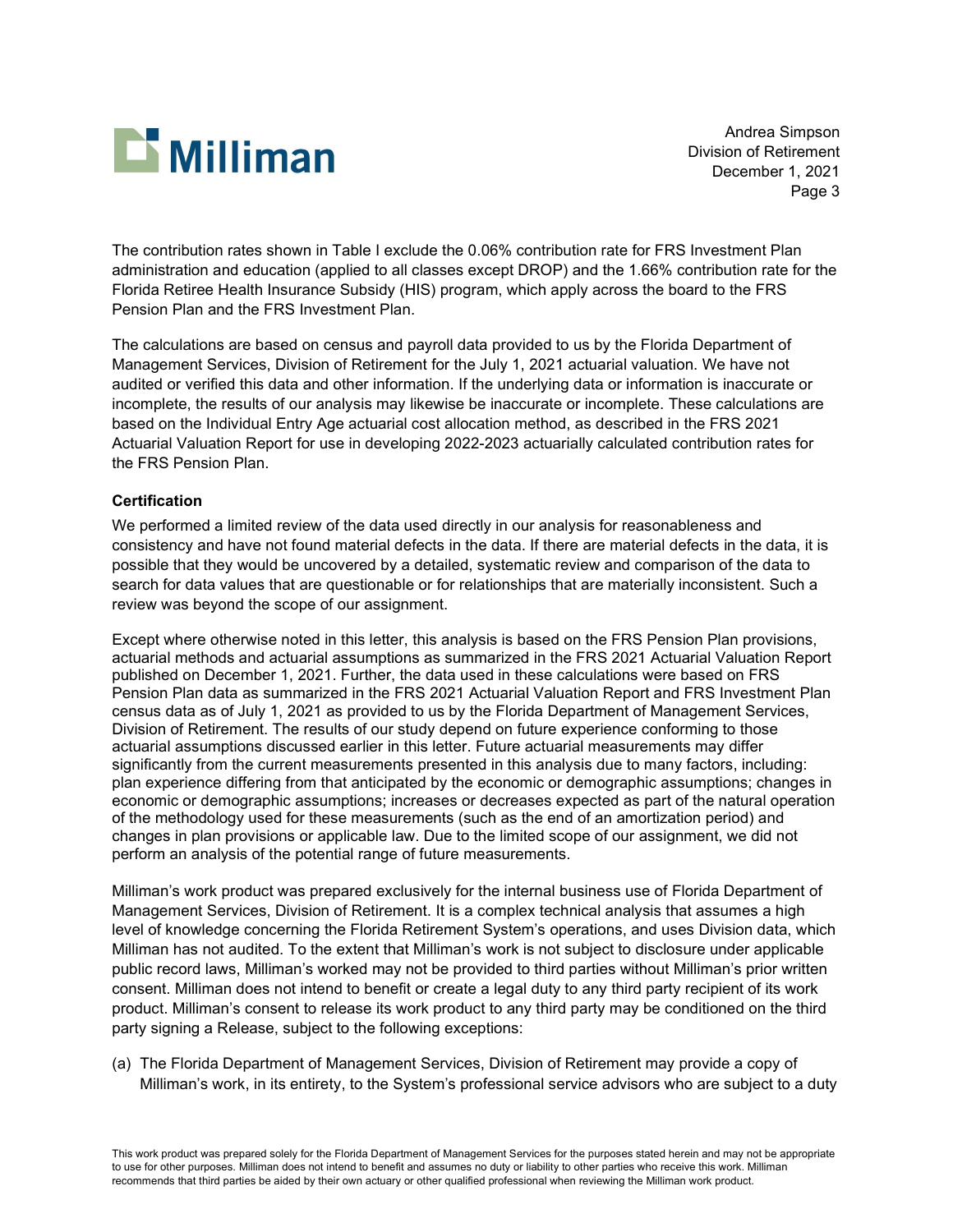

Andrea Simpson Division of Retirement December 1, 2021 Page 4

of confidentiality and who agree to not use Milliman's work for any purpose other than to benefit the System.

(b) The Florida Department of Management Services, Division of Retirement may provide a copy of Milliman's work, in its entirety, to other governmental entities, as required by law.

No third party recipient of Milliman's work product should rely upon Milliman's work product. Such recipients should engage qualified professionals for advice appropriate to their own specific needs.

The valuation results relied upon for this work were developed using models intended for valuations that use standard actuarial techniques.

The consultants who worked on this assignment are retirement actuaries. Milliman's advice is not intended to be a substitute for qualified legal or accounting counsel.

The signing actuaries are independent of the plan sponsor. We are not aware of any relationship that would impair the objectivity of our work.

On the basis of the foregoing, we hereby certify that, to the best of our knowledge and belief, this report is complete and accurate and has been prepared in accordance with generally recognized and accepted actuarial principles and practices which are consistent with the principles prescribed by the Actuarial Standards Board and the Code of Professional Conduct and Qualification Standards for Actuaries Issuing Statements of Actuarial Opinion in the United States published by the American Academy of Actuaries.

We are consulting actuaries for Milliman, Inc. We are also members of the American Academy of Actuaries and meet their Qualification Standards to render the actuarial opinion contained herein. Please call if you would like to further discuss this project.

Respectfully submitted,

Mor

Matt Larrabee, FSA, EA, MAAA Daniel Wade, FSA, EA, MAAA

Kathup M. Hunter

Consulting Actuary

**Enclosures** 

and World

Principal and Consulting Actuary Principal and Consulting Actuary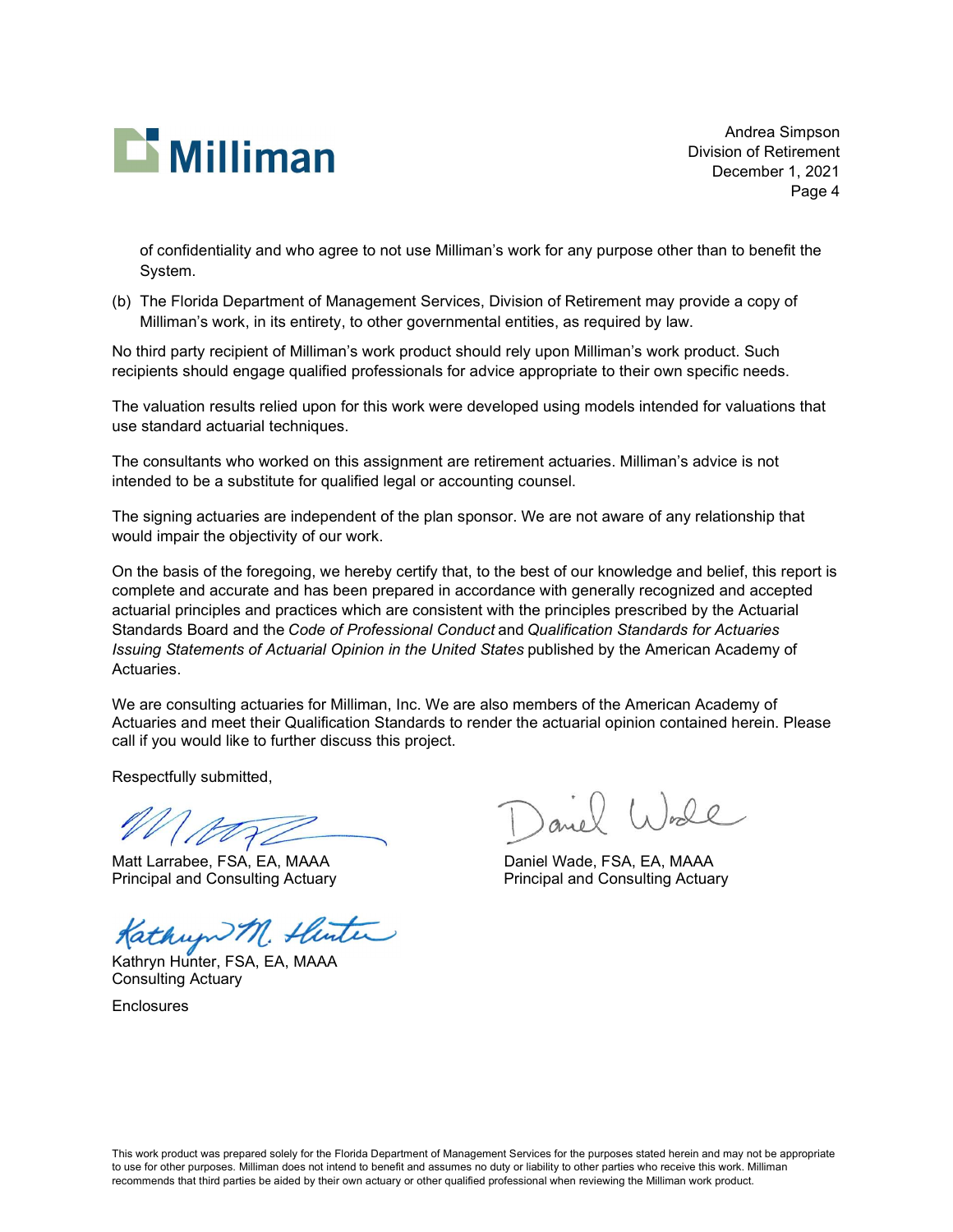#### FLORIDA RETIREMENT SYSTEM FISCAL IMPACT ANALYSIS

#### Blended Proposed Statutory Normal Cost Plus UAL Rates for 2022-2023 Plan Year Please see the attached letter for details regarding data, assumptions, methodology, and plan provisions used (Dollars in Thousands)

|                                                                                      | Regular      | Special Risk | <b>Special Risk</b><br>Administrative | ------Elected Officers' Class----<br>Leg-Atty-Cab<br>Judicial |         | Local    | Senior<br>Management | Composite<br>(excluding DROP) | <b>DROP</b> | Composite<br>(including DROP) |
|--------------------------------------------------------------------------------------|--------------|--------------|---------------------------------------|---------------------------------------------------------------|---------|----------|----------------------|-------------------------------|-------------|-------------------------------|
| <b>Blended Proposed Statutory Normal Cost Contribution Rates</b>                     |              |              |                                       |                                                               |         |          |                      |                               |             |                               |
| A. Defined Benefit FRS Pension Plan Normal Cost                                      |              |              |                                       |                                                               |         |          |                      |                               |             |                               |
| 1. Employer Cost                                                                     |              |              |                                       |                                                               |         |          |                      |                               |             |                               |
| a. Normal Cost Rate                                                                  | 5.73%        | 16.32%       | 11.70%                                | 14.48%                                                        | 9.00%   | 10.98%   | 7.59%                | 7.77%                         | 7.77%       | 7.77%                         |
| b. Rate Reduction Techniques                                                         | $0.00\%$     | $0.00\%$     | 0.00%                                 | $0.00\%$                                                      | 0.00%   | $0.00\%$ | $0.00\%$             | $0.00\%$                      | $0.00\%$    | 0.00%                         |
| c. Total Adjusted Contribution Rate 2                                                |              |              |                                       |                                                               |         |          |                      |                               |             |                               |
| -PYE 2023                                                                            | 5.73%        | 16.32%       | 11.70%                                | 14.48%                                                        | 9.00%   | 10.98%   | 7.59%                | 7.77%                         | 7.77%       | 7.77%                         |
| 2. Projected Payroll                                                                 | \$19,861,536 | \$4,654,614  | \$3,485                               | \$114,681                                                     | \$5,619 | \$44,147 | \$573,600            | \$25,257,682                  | \$2,419,435 | \$27,677,117                  |
| 3. Total Employer Normal Cost [(1c) x (2)]<br>-PYE 2023                              | \$1,138,066  | \$759,633    | \$408                                 | \$16,606                                                      | \$506   | \$4,847  | \$43,536             | \$1,963,602                   | \$187,990   | \$2,151,592                   |
| B. Defined Contribution FRS Investment Plan (IP) Employer Cost                       |              |              |                                       |                                                               |         |          |                      |                               |             |                               |
| 1. Employer Rates effective July 1, 2019<br>(Sec 121.72, Sec 121.73 and Sec 121.735) | 3.60%        | 13.54%       | 5.43%                                 | 11.05%                                                        | 6.94%   | 8.95%    | 4.98%                | 4.64%                         | $0.00\%$    | 4.64%                         |
| 2. Projected Payroll                                                                 | \$7,199,162  | \$800,533    | \$1,400                               | \$23,417                                                      | \$2,703 | \$21,701 | \$236,389            | \$8,285,305                   | \$0         | \$8,285,305                   |
| 3. Total Employer Cost $[(1) \times (2)]$<br>-PYE 2023                               | \$259,170    | \$108,392    | \$76                                  | \$2,588                                                       | \$188   | \$1,942  | \$11,772             | \$384,128                     | \$0         | \$384,128                     |
| C. Total System Normal Cost (FRS Pension Plan + FRS Investment Plan)                 |              |              |                                       |                                                               |         |          |                      |                               |             |                               |
| 1. Total Normal Cost Contribution [(A3) + (B3)]                                      | \$1,397,236  | \$868,025    | \$484                                 | \$19,194                                                      | \$694   | \$6,789  | \$55,308             | \$2,347,730                   | \$187,990   | \$2,535,720                   |
| 2. Total System Projected Payroll [(A2) + (B2)]                                      | \$27,060,698 | \$5,455,147  | \$4,885                               | \$138,098                                                     | \$8,322 | \$65,848 | \$809,989            | \$33,542,987                  | \$2,419,435 | \$35,962,422                  |
| 3. "Blended" Normal Cost Contribution Rate                                           |              |              |                                       |                                                               |         |          |                      |                               |             |                               |
| As a Percentage of Total Payroll $[(C1) / (C2)]^2$                                   | 5.16%        | 15.91%       | 9.91%                                 | 13.90%                                                        | 8.34%   | 10.31%   | 6.83%                | 7.00%                         | 7.77%       | 7.05%                         |

 $1$  As reported in the July 1, 2021 actuarial valuation report Table 4-11.

 $<sup>2</sup>$  Rates shown do not include the Health Insurance Subsidy contribution rate or FRS Investment Plan education and administration assessment.</sup>

This work product was prepared solely for the Florida Department of Management Services for the purposes stated herein, and may not be appropriate to use for other purposes. Milliman does not intend to benefit and assumes recommends that third parties be aided by their own actuary or other qualified professional when reviewing the Milliman work product.